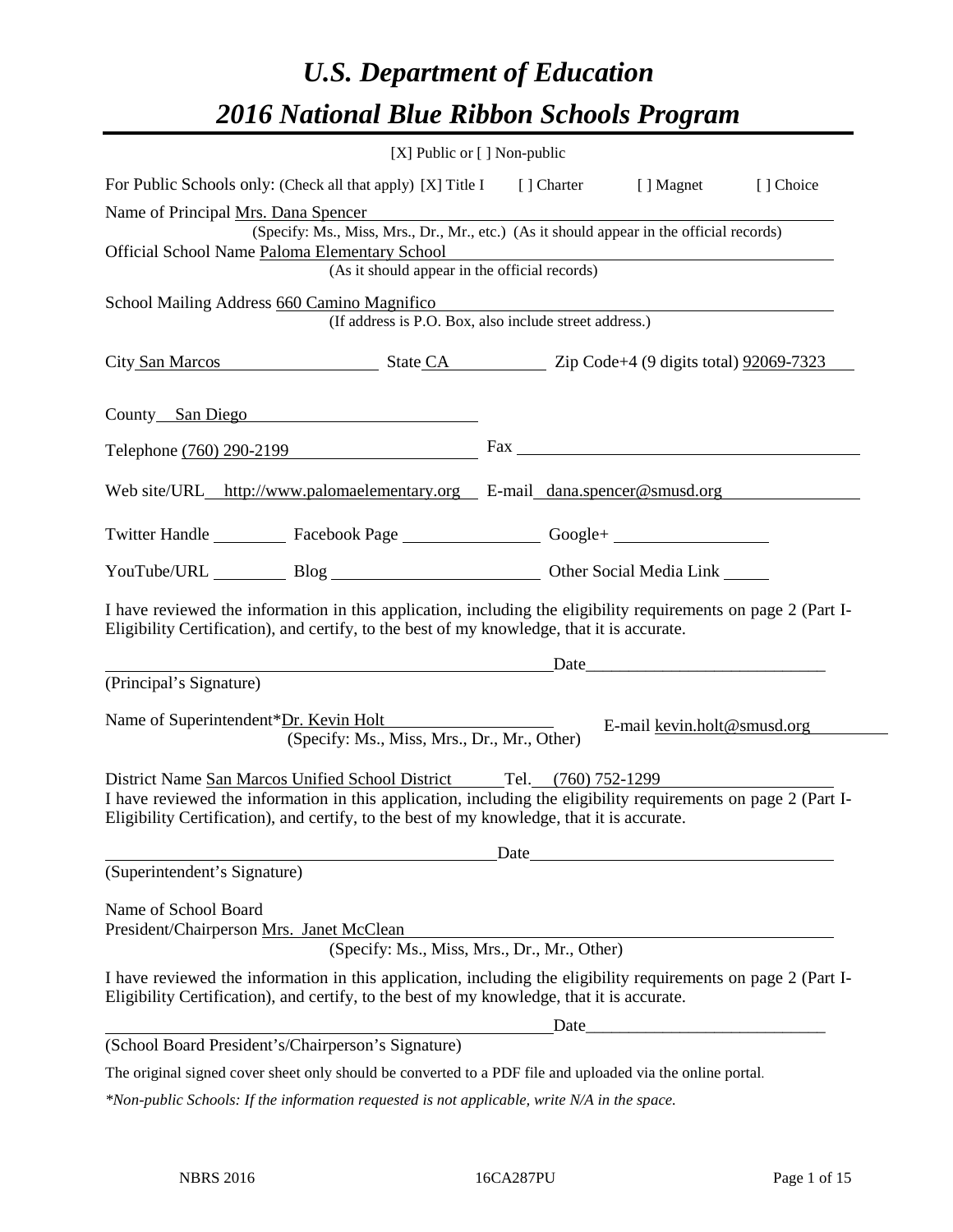The signatures on the first page of this application (cover page) certify that each of the statements below, concerning the school's eligibility and compliance with U.S. Department of Education and National Blue Ribbon Schools requirements, are true and correct.

- 1. The school configuration includes one or more of grades K-12. (Schools on the same campus with one principal, even a K-12 school, must apply as an entire school.)
- 2. The public school has met their state's accountability requirements (i.e., avoided sanctions) in participation, performance in reading (or English language arts) and mathematics, and other academic indicators (i.e., attendance rate and graduation rate) using the most recent accountability results available for the year prior to nomination.
- 3. To meet final eligibility, a public school must meet the state's accountability requirements (i.e., avoided sanctions) in participation, performance in reading (or English language arts) and mathematics, and other academic indicators (i.e., attendance rate and graduation rate) for the year in which they are nominated (2015-2016) and be certified by the state representative. Any status appeals must be resolved at least two weeks before the awards ceremony for the school to receive the award.
- 4. If the school includes grades 7 or higher, the school must have foreign language as a part of its curriculum.
- 5. The school has been in existence for five full years, that is, from at least September 2010 and each tested grade must have been part of the school for the past three years.
- 6. The nominated school has not received the National Blue Ribbon Schools award in the past five years: 2011, 2012, 2013, 2014, or 2015.
- 7. The nominated school has no history of testing irregularities, nor have charges of irregularities been brought against the school at the time of nomination. The U.S. Department of Education reserves the right to disqualify a school's application and/or rescind a school's award if irregularities are later discovered and proven by the state.
- 8. The nominated school or district is not refusing Office of Civil Rights (OCR) access to information necessary to investigate a civil rights complaint or to conduct a district-wide compliance review.
- 9. The OCR has not issued a violation letter of findings to the school district concluding that the nominated school or the district as a whole has violated one or more of the civil rights statutes. A violation letter of findings will not be considered outstanding if OCR has accepted a corrective action plan from the district to remedy the violation.
- 10. The U.S. Department of Justice does not have a pending suit alleging that the nominated school or the school district as a whole has violated one or more of the civil rights statutes or the Constitution's equal protection clause.
- 11. There are no findings of violations of the Individuals with Disabilities Education Act in a U.S. Department of Education monitoring report that apply to the school or school district in question; or if there are such findings, the state or district has corrected, or agreed to correct, the findings.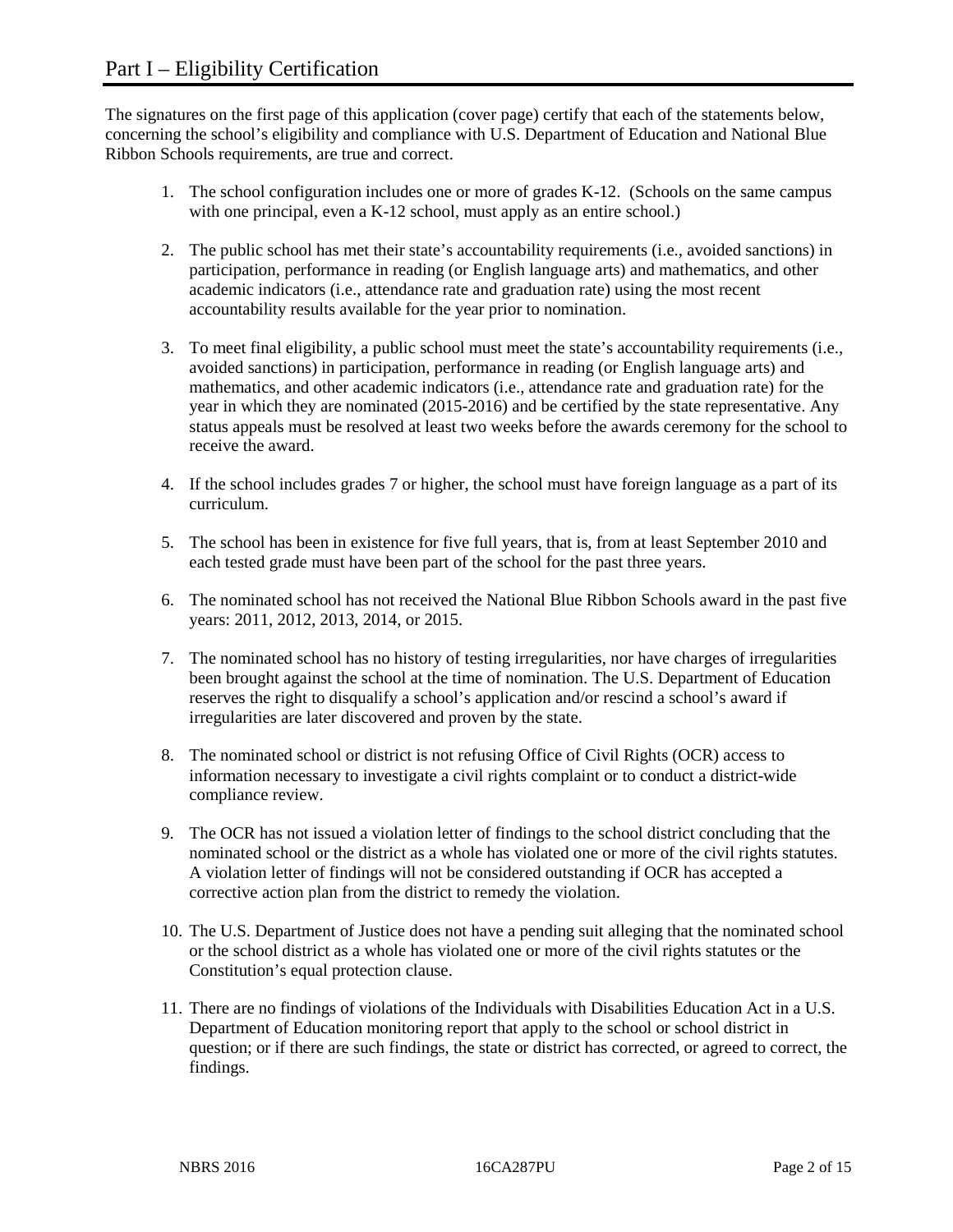#### **Data should be provided for the most recent school year (2015-2016) unless otherwise stated.**

#### **DISTRICT**

1. Number of schools in the district  $12$  Elementary schools (includes K-8) (per district designation): 3 Middle/Junior high schools 2 High schools 0 K-12 schools

17 TOTAL

**SCHOOL** (To be completed by all schools)

- 2. Category that best describes the area where the school is located:
	- [] Urban or large central city [ ] Suburban with characteristics typical of an urban area [X] Suburban [ ] Small city or town in a rural area [ ] Rural
- 3. Number of students as of October 1, 2015 enrolled at each grade level or its equivalent in applying school:

| Grade                           | # of         | # of Females | <b>Grade Total</b> |
|---------------------------------|--------------|--------------|--------------------|
|                                 | <b>Males</b> |              |                    |
| <b>PreK</b>                     | 15           | 14           | 15                 |
| K                               | 65           | 79           | 144                |
| $\mathbf{1}$                    | 82           | 73           | 155                |
| $\overline{2}$                  | 78           | 77           | 155                |
| 3                               | 80           | 73           | 153                |
| 4                               | 66           | 79           | 145                |
| 5                               | 70           | 81           | 151                |
| 6                               | 0            | $\theta$     | 0                  |
| 7                               | 0            | $\theta$     | 0                  |
| 8                               | $\theta$     | $\theta$     | 0                  |
| 9                               | 0            | $\theta$     | 0                  |
| 10                              | 0            | $\theta$     | 0                  |
| 11                              | $\theta$     | 0            | 0                  |
| 12 or higher                    | $\theta$     | 0            | 0                  |
| <b>Total</b><br><b>Students</b> | 456          | 476          | 932                |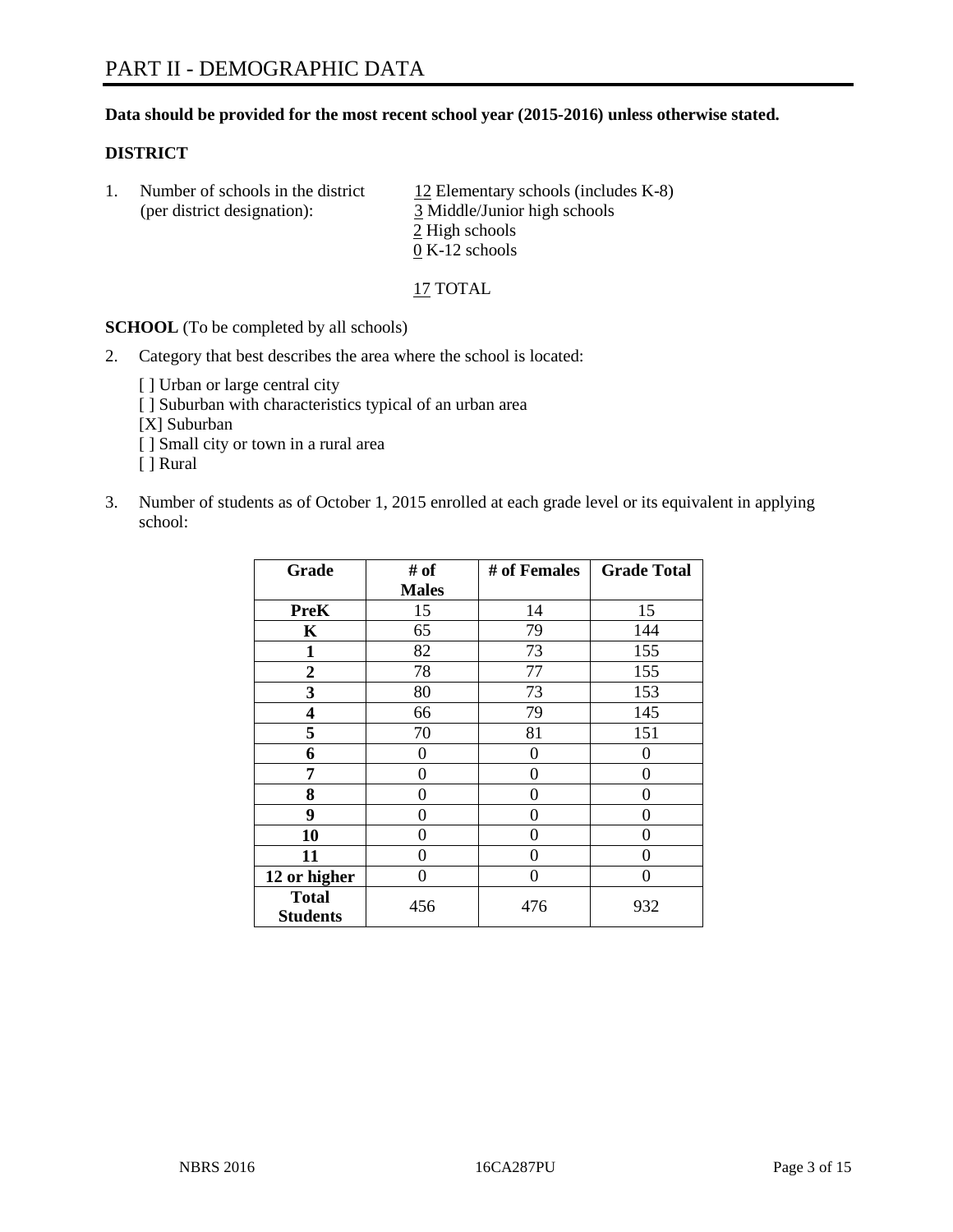the school: 12 % Asian

4. Racial/ethnic composition of  $\underline{0}$  % American Indian or Alaska Native 2 % Black or African American 42 % Hispanic or Latino 0 % Native Hawaiian or Other Pacific Islander 35 % White 4 % Two or more races **100 % Total**

(Only these seven standard categories should be used to report the racial/ethnic composition of your school. The Final Guidance on Maintaining, Collecting, and Reporting Racial and Ethnic Data to the U.S. Department of Education published in the October 19, 2007 *Federal Register* provides definitions for each of the seven categories.)

5. Student turnover, or mobility rate, during the 2014 – 2015 school year: 5%

This rate should be calculated using the grid below. The answer to (6) is the mobility rate.

| <b>Steps For Determining Mobility Rate</b>         | Answer |  |
|----------------------------------------------------|--------|--|
| (1) Number of students who transferred to          |        |  |
| the school after October 1, 2014 until the         | 22     |  |
| end of the 2014-2015 school year                   |        |  |
| (2) Number of students who transferred             |        |  |
| <i>from</i> the school after October 1, 2014 until | 27     |  |
| the end of the 2014-2015 school year               |        |  |
| (3) Total of all transferred students [sum of      | 49     |  |
| rows $(1)$ and $(2)$ ]                             |        |  |
| (4) Total number of students in the school as      | 926    |  |
| of October 1, 2014                                 |        |  |
| $(5)$ Total transferred students in row $(3)$      | 0.053  |  |
| divided by total students in row (4)               |        |  |
| $(6)$ Amount in row $(5)$ multiplied by 100        | 5      |  |

6. English Language Learners (ELL) in the school: 29 %

282 Total number ELL

Specify each non-English language represented in the school (separate languages by commas): Cantonese, Chaldean, Children, Farsi, Gujarati, Hindi, Ilocana, Japanese, Korean, Mandarin, Polish, Russian, Spanish, Telugu, Vietnamese

- 7. Students eligible for free/reduced-priced meals: 33 % Total number students who qualify: 305
- 8. Students receiving special education services:  $10\%$ 99 Total number of students served

Indicate below the number of students with disabilities according to conditions designated in the Individuals with Disabilities Education Act. Do not add additional conditions. It is possible that students may be classified in more than one condition.

| 9 Autism                | 2 Orthopedic Impairment                   |
|-------------------------|-------------------------------------------|
| 0 Deafness              | 16 Other Health Impaired                  |
| 0 Deaf-Blindness        | 22 Specific Learning Disability           |
| 0 Emotional Disturbance | 38 Speech or Language Impairment          |
| 2 Hearing Impairment    | 0 Traumatic Brain Injury                  |
| 9 Mental Retardation    | $Q$ Visual Impairment Including Blindness |
| 1 Multiple Disabilities | <b>0</b> Developmentally Delayed          |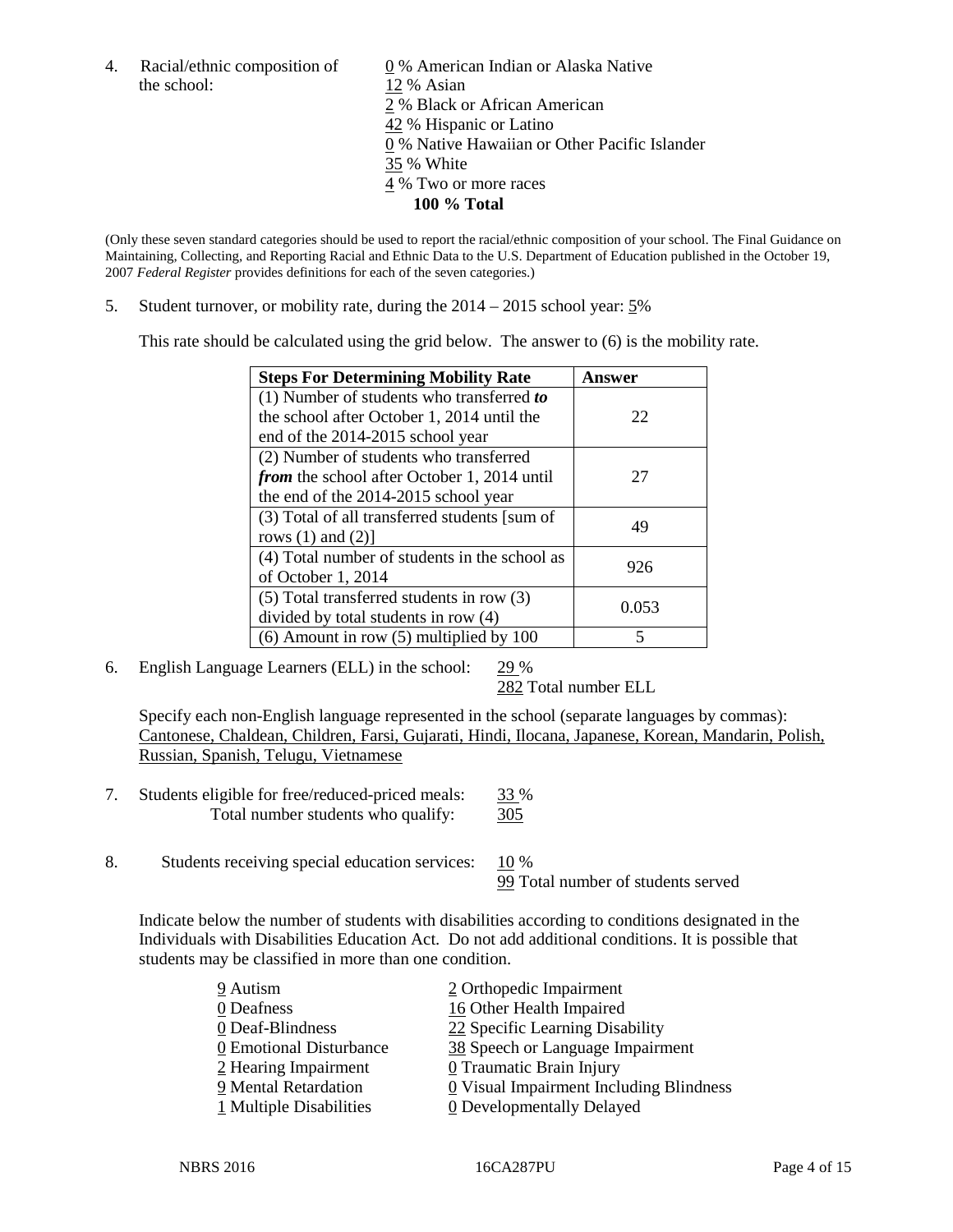- 9. Number of years the principal has been in her/his position at this school: 3
- 10. Use Full-Time Equivalents (FTEs), rounded to nearest whole numeral, to indicate the number of school staff in each of the categories below:

|                                       | <b>Number of Staff</b> |
|---------------------------------------|------------------------|
| Administrators                        |                        |
| Classroom teachers                    | 35                     |
| Resource teachers/specialists         |                        |
| e.g., reading, math, science, special | 8                      |
| education, enrichment, technology,    |                        |
| art, music, physical education, etc.  |                        |
| Paraprofessionals                     | 6                      |
| Student support personnel             |                        |
| e.g., guidance counselors, behavior   |                        |
| interventionists, mental/physical     |                        |
| health service providers,             |                        |
| psychologists, family engagement      |                        |
| liaisons, career/college attainment   |                        |
| coaches, etc.                         |                        |

- 11. Average student-classroom teacher ratio, that is, the number of students in the school divided by the FTE of classroom teachers, e.g., 22:1 271:1
- 12. Show daily student attendance rates. Only high schools need to supply yearly graduation rates.

| <b>Required Information</b> | 2014-2015 | 2013-2014 l | 2012-2013 | 2011-2012 | 2010-201 |
|-----------------------------|-----------|-------------|-----------|-----------|----------|
| Daily student attendance    | 98%       | 98%         | 98%       | 97%       | 95%      |
| High school graduation rate | 9%        | 0%          | 0%        | 9%        | 0%       |

#### 13. **For high schools only, that is, schools ending in grade 12 or higher.**

Show percentages to indicate the post-secondary status of students who graduated in Spring 2015.

| <b>Post-Secondary Status</b>                  |    |
|-----------------------------------------------|----|
| Graduating class size                         |    |
| Enrolled in a 4-year college or university    | 0% |
| Enrolled in a community college               | 0% |
| Enrolled in career/technical training program | 0% |
| Found employment                              | 0% |
| Joined the military or other public service   | 0% |
| Other                                         | 0/ |

14. Indicate whether your school has previously received a National Blue Ribbon Schools award. Yes No X

If yes, select the year in which your school received the award.

15. In a couple of sentences, provide the school's mission or vision statement.

Our mission is for every student to receive a quality standards-based education in an environment that will help them develop into responsible global citizens.

16. **For public schools only**, if the school is a magnet, charter, or choice school, explain how students are chosen to attend.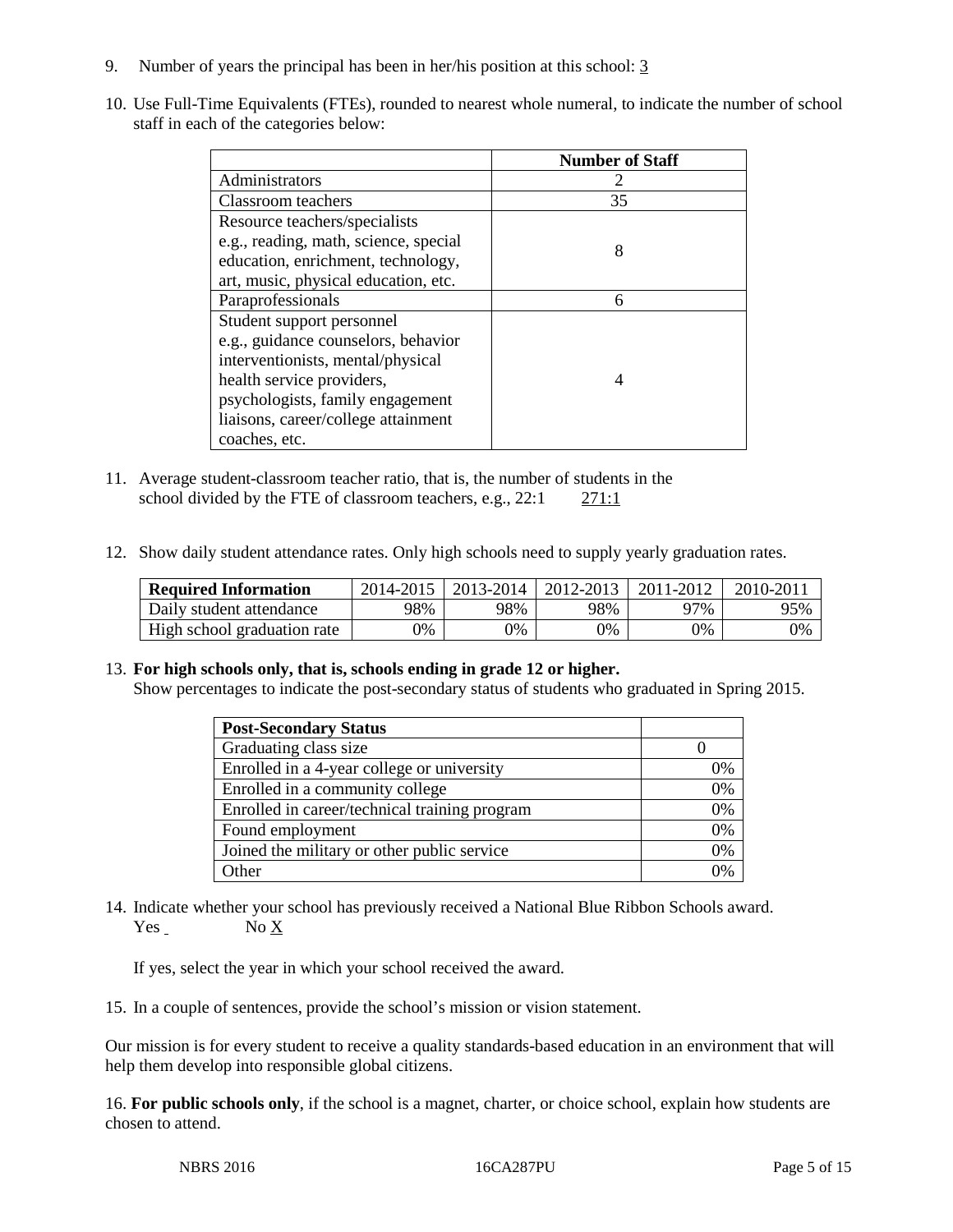# PART III – SUMMARY

Paloma Elementary, adjacent to Palomar Community College and in close proximity to California State University San Marcos (CSUSM), is one of eleven public elementary schools in the San Marcos Unified School District (SMUSD). 926 students from the Santa Fe Hills community call this school their home. The student population is comprised of the following ethnicities: .2% American Indian, 13% Asian or Pacific Islander, 2% Black, 42% Hispanic, 35% White, and 4% two or more races. Our school has 33% of the student population qualifying for free/reduced meals. Our diverse school culture is represented by fifteen languages. Our students receive rigorous academic instruction in thirty four general education classrooms, two learning center classrooms, and two severely handicapped classrooms. The Learning Center classrooms are utilized by students with Individualized Education Plans as well as students receiving Tier III intervention in our Response to Intervention program. The Severely Handicapped classes serve moderatesevere students who have disabilities which significantly affect their ability to access curriculum.

The tight knit, involved community of Santa Fe Hills assumes an active role in the success of Paloma students. The Paloma Elementary School family creates an environment of mutual trust and respect where all children have an equal opportunity to achieve academic excellence, develop a love for learning, and acquire skills to become responsible members of society. We have a low transiency rate, with most of our students beginning Transitional Kindergarten and continuing through fifth grade.

Since opening in 1990, Paloma has maintained its vision of academic excellence, winning many awards and recognitions such as California Distinguished School in 2010, recognition by the John Hopkins University Center for Talented Youth in 2013 and Title I Academic Achievement Award School in 2014. In 2015, on the 25th Anniversary of Paloma's opening, time capsules were opened to find a variety of historical documents- letters, photographs and newspapers depicting the campus and surrounding community. Since its inception, Paloma has maintained high standards for all stakeholders.

To encourage community involvement Paloma holds many annual events. Our school year begins with a Meet Your Teacher event. Families are afforded the opportunity to meet and interact with their child's teacher before the first day of school, thus lessening student and parent anxiety. In fall we host a Spooktacular, a Halloween themed carnival where the entire community can come together in a safe and fun environment. To celebrate our love of literacy we participate in the nationally recognized Read Across America week engaging in various reading activities. The culminating activity is "Reading on the Green" where families are invited to come and read with their children on our beautiful lawn. To commemorate another successful year, we hold a Spring Festival during which Paloma families enjoy presentations from local high school dance teams, listen to musical performances, play games, and enjoy food from different cultures.

One of the challenges that we face at Paloma is the high number of English Learners. With the increased rigor of the Common Core State Standards, it is decidedly more difficult for English Learners to achieve proficiency. Another challenge that we encounter is a high number of students with a Low Socio-Economic designation. Oftentimes these students do not have the same environmental supports at home that other children are afforded. The Paloma staff meets these challenges by employing a variety of strategies that support student success, like visual graphs or realia to develop schema, auditory sounds or music to help with memorization, and kinesthetic movement utilizing a hands-on approach to learning new materials. At Paloma we guide our students toward becoming active, inquiring lifelong learners who are prepared for college and career and global citizenship. We utilize awards to acknowledge the achievement in or improvement of academic standards and to motivate our students, such as the Principal's Award, Hustle for Excellence, Dreambox Math Awards, Lexia and Accelerated Reader Literacy Awards.

We are fortunate to have on staff a full time social worker and a full time school psychologist. Together they provide social emotional interventions, individual and group counseling, the "Panther Paws" program, and provide instruction in social pragmatics through the Second Step program. Paloma has three core behavioral expectations which are: Respect, Responsibility and Safety, which are the basis for the Positive Behavior Intervention and Supports (PBIS). In our PBIS, students receive Superhero coupons as reinforcement for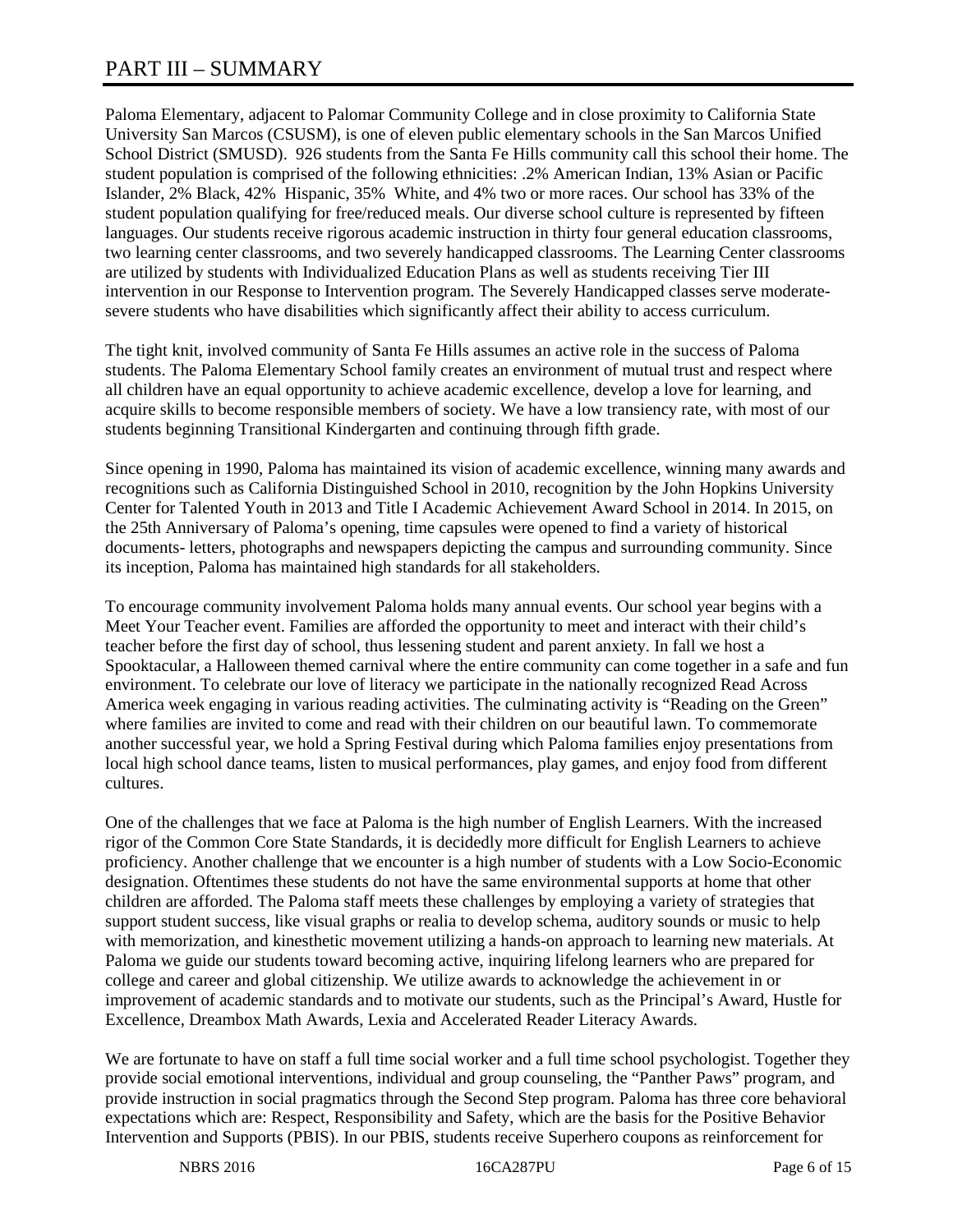positive behavior. They can redeem these at our "Superhero Store". Our students are encouraged to assume leadership roles across campus through the Peer Buddies Program, the Safety Patrol and the Student Council. Paloma employs a full time physical education teacher who focuses on kinesiology, health education and fitness. Our students participate in an annual district track meet where they traditionally do exceptionally well. Students have the opportunity to participate in organized sports activities through the Good Sports program and Fit Kids America. To promote a feeling of cultural inclusion, Paloma hosts a schoolwide multicultural fair where students share traditions from their respective cultures. In order to provide to equal access to technology, a fully staffed computer lab is available before and after school and throughout the day. In our music program, students attend a weekly class where they learn how to play instruments, read music, and become familiar with important historical composers.

At Paloma, all students receive a quality, standards based education in a learning environment that fosters the 21st Century skills of critical thinking, communication, creativity and collaboration. Teachers employ Guided Language Acquisition Design (GLAD), Specially Designed Academic Instruction in English (SDAIE), Nancy Fetzer language arts curriculum, Cognitively Guided Instruction (CGI) Math strategies to implement district created, Common Core aligned language arts and math units. The severely handicapped classrooms utilize the Unique Curriculum which tailors instruction to meet the exclusive needs of their students. All teachers remediate and extend their lessons to fortify student success. Assessment data is collected and analyzed during Structured Teacher Collaboration Time (STCT). Paloma is a school where all stakeholders feel valued and respected, and where parents are encouraged to participate and be a partner in their child's education.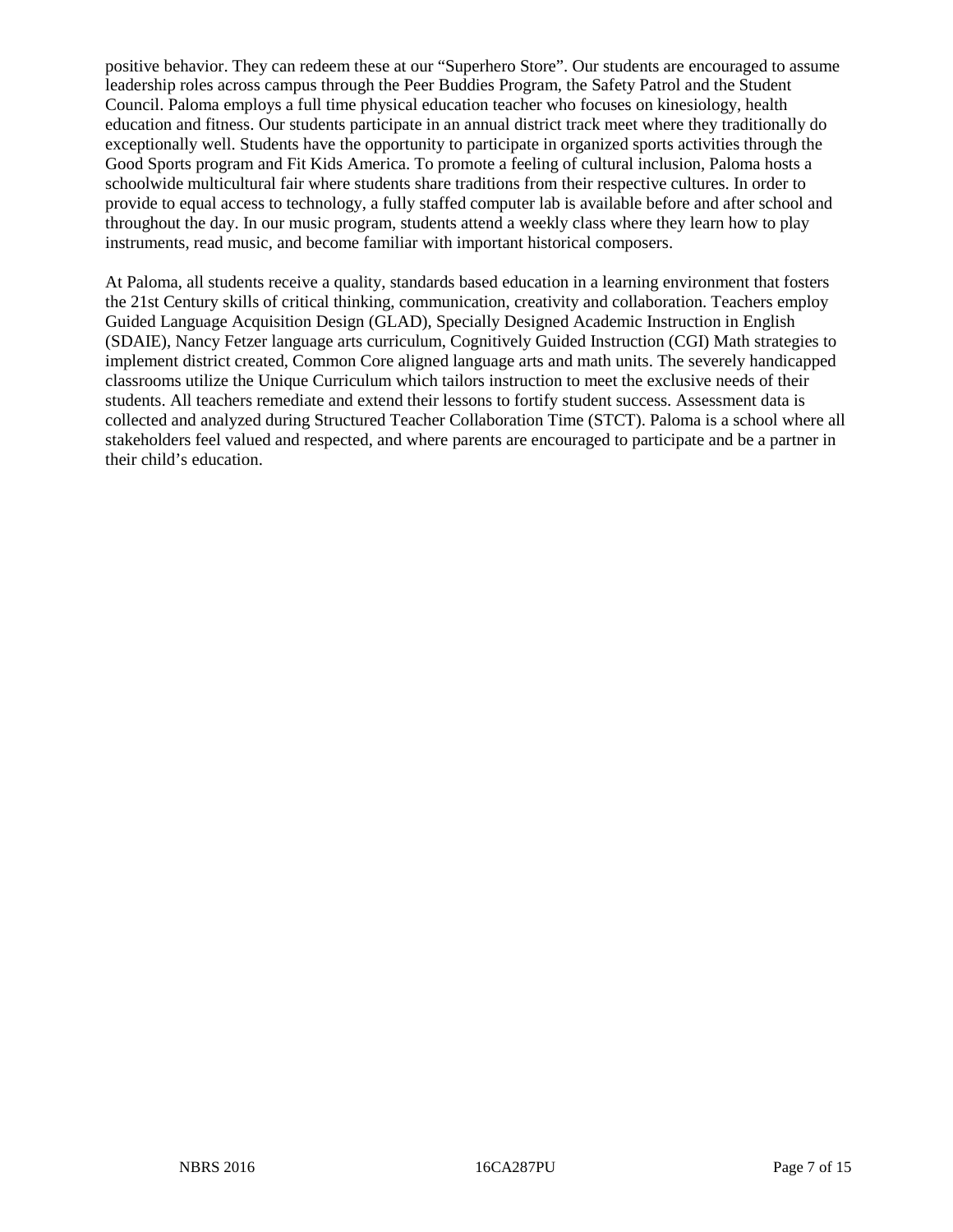## 1. Core Curriculum:

Paloma Elementary school employs a variety of instructional practices to ensure that students meet or exceed their academic potential. We focus on four core academic areas: Language Arts, mathematics, science, and social studies.

In grades TK through 5 there is a designated Language Arts block where teachers use differentiated instruction daily to reach every child. For the first six weeks of school kindergarteners attend "Kindergarten Bootcamp". During "Bootcamp" students are placed in small groups that focus on phonics and phonemic awareness ensuring all students start with a solid foundation. When "Bootcamp" is over, we transition to Kindergarten Team Time, where students are once again placed in small, leveled groups to work on specific literacy skills. Team Time affords the teachers the opportunity to work on specific learning targets to meet the varied needs of all students at. During this block in grades 1-5, teachers focus on close reading strategies, collaborative conversations, academic vocabulary, scaffolded reading, inferencing/context clues, text structures, annotation, and three types of writing (informative, narrative, and opinion). Grade level social studies and science standards are integrated in each thematic English Language Arts unit. Students access content in a variety of ways: non-fiction short reads, novels, and multi media presentations. Teachers utilize technology on a daily basis to enhance the curriculum and meet the needs of a diverse group of learning styles. In partnership with Cal State San Marcos, aspiring teachers from their liberal arts program provide small group science instruction to fifth graders. We have fostered partnerships with local science and technology companies like Thermo Fisher and the Gemological Institute of America (GIA) who work with our school to provide hands-on science opportunities that correlate to the Next Generation Science Standards (NGSS). The Helen Woodward Animal Center brings Life Science to the hands of our students through their school-centered curriculum. The San Diego County Office of Education (SDCOE) Splash Lab extends and enriches our fourth-grade Earth Science curriculum about our changing earth through inquirybased experiments. The district Child Nutrition Services department works in tandem with local farmers to create a rich experience for our second graders where they learn what it takes for food to get from the farm to their table. The second grade team then expands on that lesson by creating their own grade level market where students create a business plan, design a product, and sell their goods at the market.

In the area of mathematics, teachers use inquiry based lessons and Cognitively Guided Instruction (CGI) strategies to assist students in developing a greater conceptual understanding of mathematics. The Standards for Mathematical Practice are a focal point and are at the root of daily math lessons. Daily Number Talks afford the students an opportunity to engage in rich conversations where they explain their thinking to their peers, using math-centric vocabulary. Teachers use district created units, incorporating open- ended questioning, while providing students an opportunity to confidently explain their thinking. An emphasis on critical thinking and problem solving affords students the experience of engagement in collaborative discourse. One of the many strategies that teachers incorporate into the math block is explicit instruction. Explicit instruction involves teaching a specific skill or concept in a structured environment using clear, direct language and is focused on producing specific learning outcomes. Teachers clearly identify the learning objectives, highlight the necessary skills, provide precise instructions, and connect new material to previous lessons. Across campus, students also engage in collaborative learning, reading common pieces of literature which link language and math and have proven to increase motivation and time on task. Students are presented with open-ended problems which provide opportunities to practice or review mathematics skills or concepts. With the varied ability levels in each classroom, discussing and solving problems as a group assists the students to move from a concrete level of understanding to a more abstract level of understanding. Cooperative learning has also proven to assist our English Learners in the development of social skills by creating a context for interaction. When working independently, students access a variety of standards- based personalized learning programs, such as Dreambox and Ten Marks. Both of these programs can also be accessed from home, enabling our students to work on relevant skills when they are off campus.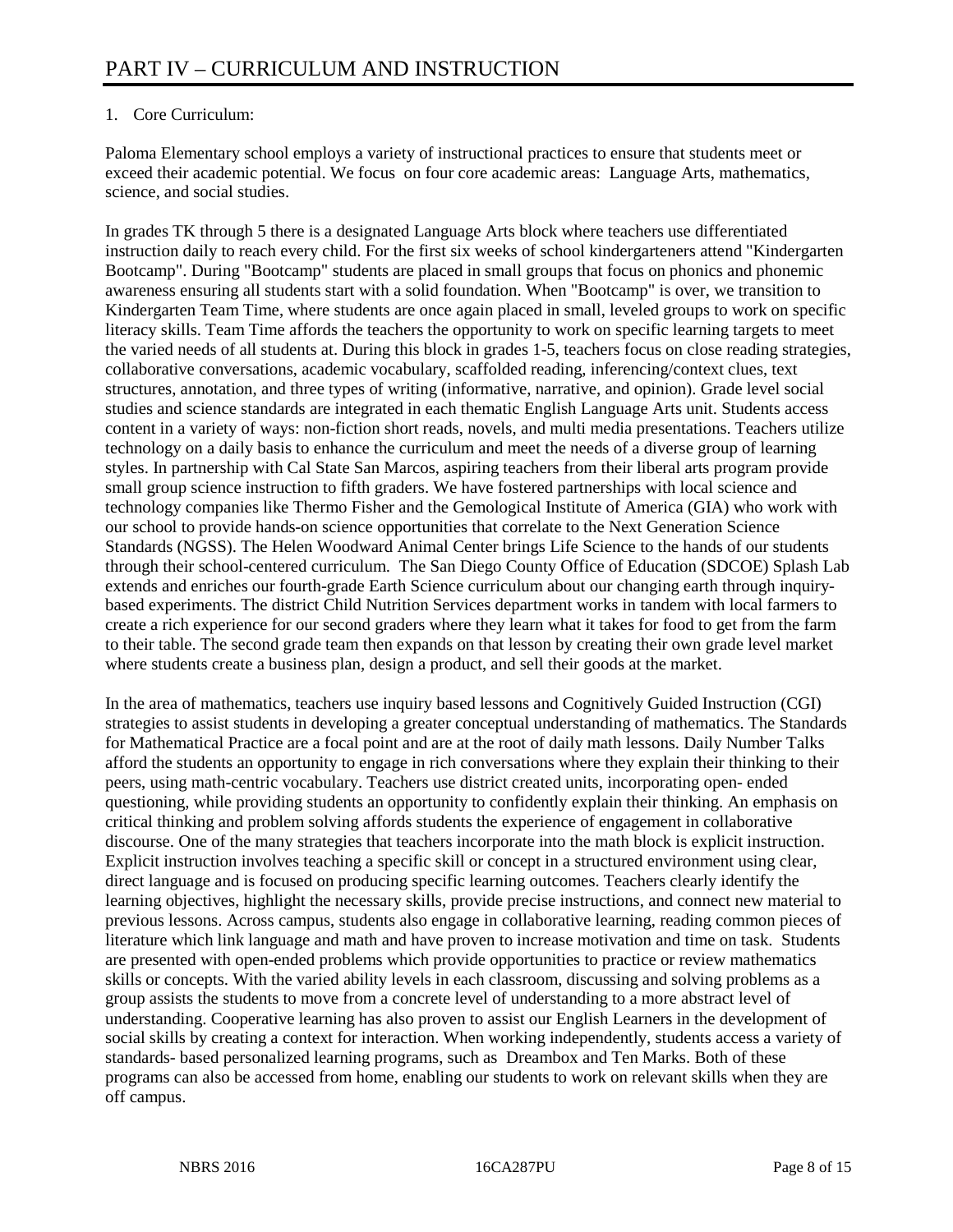#### 2. Other Curriculum Areas:

Paloma Elementary School not only excels at helping students reach their potential in academics but in other areas as well. We strive to create well-rounded students who love to be at school learning.The Paloma community values and supports the other curricular areas with outstanding programs. In the arts, we have a paid music instructor, who through the use of the state Visual and Performing Arts (VAPA) content standards, teaches all students in grades TK-5 weekly for thirty minutes. The students' musical skills and knowledge are developed through vocal and instrumental instruction, as well as with music history. As our fifth grade students prepare for promotion, they carry on an 11 year tradition of preparing a musical performance for their families. Along with directed art lessons in all classrooms throughout the year, classrooms participate in our Original Works art fundraiser where all students in TK-5 become familiar with artists from the past and use that knowledge to create their own beautiful works of art. In physical education, students are instructed by a full-time credentialed PE teacher who has an extensive background in exercise and health. She runs a rigorous program which includes strength exercises, stamina building, collaboration, health education and sportsmanship that are all backed by the state physical education standards. All students in grades K-5 participate in PE 2.5 days a week. Most recently students participated in the Jump Rope For Heart pledge campaign where they learned how important it is to take care of their hearts and they raised thousands of dollars for those in need. Our fifth grade students participate in the Presidential Youth Fitness Program which is a tool to help develop healthy habits. Nutrition is also a unified part of our commitment to being healthy. Our students in grades 1 -5 eagerly participate in a monthly taste test and survey from the student-run Nutrition Advisory Council (NAC) to determine which new foods should be served in the cafeteria. Additionally, all classrooms follow the Healthy Kids guidelines and promote healthy choices for snacks and lunch. Technology is used extensively throughout the day in every TK-5 classroom for all academic areas. Paloma students have access to either ChromeBooks or iPads. Each of our 39 classrooms have at least six devices, as well as the use of a fully-functioning computer lab with a full-time technician. Every student receives instruction in the lab once a week for thirty minutes. Students are taught how to use Google Apps for Education, Google Docs, Google Slides, Powerpoint, coding, and word processing, along with keyboarding. Academic success is expected and supported at Paloma. Our school is fortunate to have seven iPad carts, shared by 14 classrooms, and seven ChromeBook carts which are used in grades 3-5. With technology so readily available, students have ample opportunities to extend their knowledge in all subject areas with our computer based personalized learning programs: Lexia, DreamBox, Tenmarks, and Accelerated Reader/360. The lab is open every day before school for those students who do not have computer access at home. Each classroom incorporates Genius Hour into their day once a week, where students of all levels are empowered to explore their own passions. Fifth graders take part in the Coding Club, where teachers use Kodable, the Hour of Code, Google CS First Music, and Sound with Scratch to teach students to write computer codes. After-school Gifted and Talented Education (GATE) classes are held once a month for students who have qualified for GATE, but are open to all students, affording everyone extended learning opportunities. This program is facilitated by a GATE certified; credentialed teacher who partners with local companies to provide inquiry- based learning opportunities and enrichment through a variety of projects in the areas of art, science, and technology. In the spirit of entrepreneurialism, our GATE students also create a monthly newspaper called the Panther Press, which they sell for a quarter.

#### 3. Instructional Methods and Interventions:

The staff at Paloma takes pride in creating an instructional environment that reaches the needs of all students. Our campus has a three tiered system of intervention in place that ensures high levels of student learning and achievement. Our first tier encompasses the exemplary instruction and scaffolds that occurs daily in the classroom by each credentialed teacher. Classroom teachers use district provided curriculum, teacher designed lessons, and technology driven programs to expertly guide their students through learning as they collaborate, communicate, create, and critically think. Through the use of concrete data and daily observations, teachers are able to adjust their instruction to best serve students whether they are performing below grade-level, at grade-level or above grade-level. The Essential Elements of Instruction (EEI) are a means by which our teachers gauge the efficacy of their lessons, and monitor and adjust them as necessary. Small group instruction is used in every classroom on campus. This practice affords students the opportunity to receive intensive instruction within their classroom, and lowers the teacher: student ratio throughout the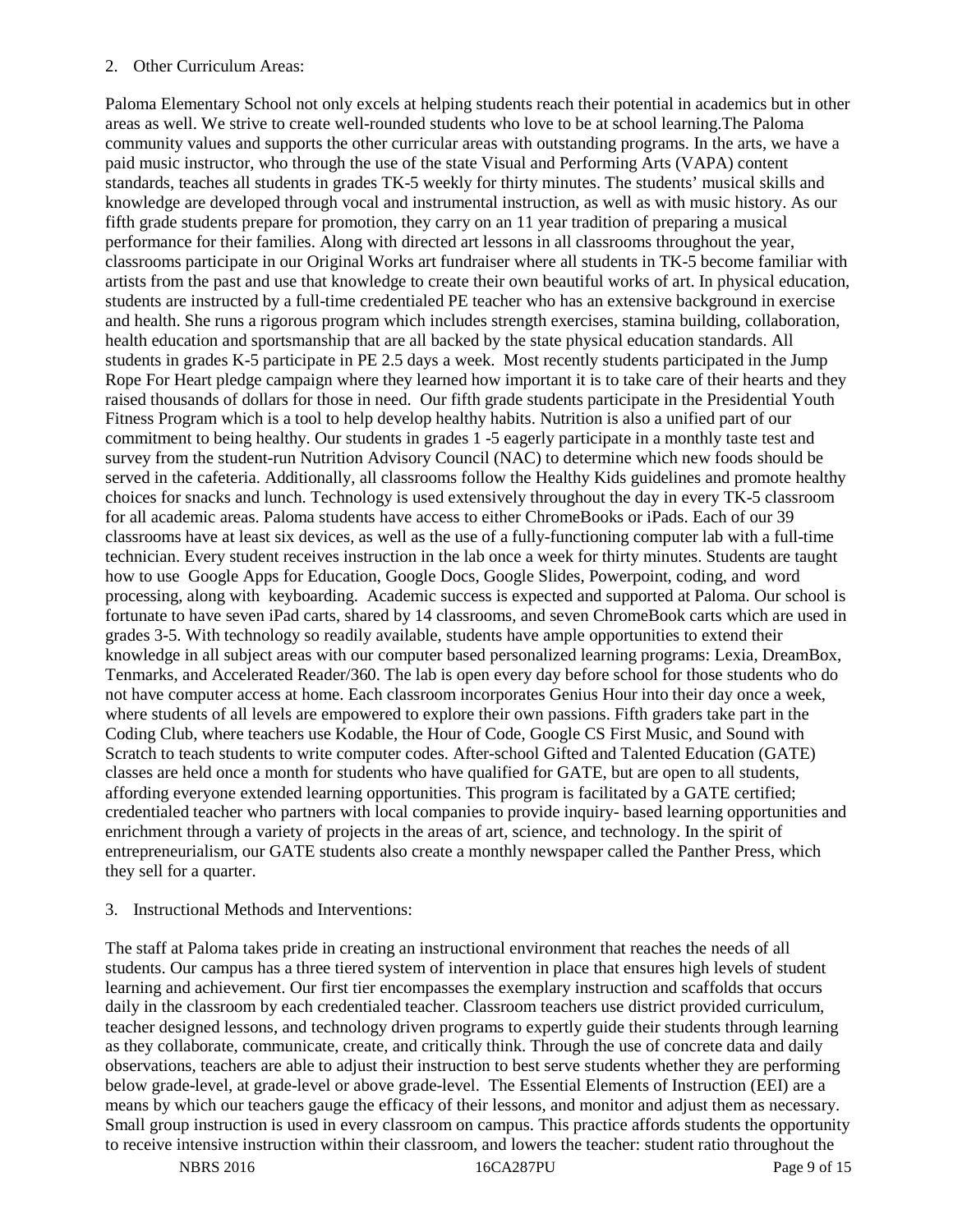day. Close reading is also utilized in every classroom K-5, to ensure that students comprehend nonfiction text on a deeper level. Students engage in collaborative conversation rich with academic vocabulary. Because there is a schoolwide focus on speaking in complete sentences, sentence frames are used as a scaffold so that all students can focus on their conceptual understanding of a subject, rather than the wording of an answer.

The second tier of intervention is a systematic, closely monitored approach designed around SMART (Specific, Measurable, Achievable, Realistic, Timely) goals. Our program provides both push-in and pullout models of instruction for students who have fallen below grade level. The push-in model is a scaffold approach that allows students to engage in the classroom community while still having their needs met. The validity of the curriculum and its alignment with the Common Core state standards are always at the forefront of instruction. Students engage in reading, writing, math, science, and history. Their success with the grade-level curriculum is propelled by the addition of a support teacher or aide in the classroom and subject area content being delivered in a variety of ways such as videos, realia, songs, computer programs, and modeling. The pull-out portion of our Tier 2 interventions is a leveled approach that uses researched based curriculum designed to accelerate student achievement in the areas of language arts and math. The second tier often includes a second dose of English Language Arts or math instruction, taught by either the classroom teacher or one of the 6 highly skilled intervention teachers. The Fountas and Pinnell Leveled Literacy Intervention (LLI) System is used daily in small group to provide powerful instruction in assisting students in their effort to achieve grade level competency. Tier II also incorporates` Before-School Learning programs for students in grades 1-5 who are performing below grade level in reading. The programs are run four days a week by credentialed teachers and focus specifically on phonemic awareness/phonics, developing students' reading skills and the acquisition of academic vocabulary. These prescriptive interventions are based on the individual needs of the students and each group uses systematic research based curriculum.

Our third tier of intervention is designed for students who need intensive support and remediation to bridge their present learning gap. The philosophy of our program is to provide explicit instruction with a student-toteacher ratio of no more than 3-to-1. Tier 3 intervention includes more intensive interventions such as SRA Corrective Reading (McGraw-Hill). These interventions may also be provided by Academic Specialists in our Learning Center. Throughout the process, student progress is monitored and data is continually analyzed to determine the efficacy of the intervention and next steps.

4. Assessment for Instruction and Learning and Sharing Assessment Results:

At Paloma Elementary, assessment is an integral part of instruction and lesson design, and is one of the determining factors as to whether or not objectives are being met. We use a variety of assessments, to include: standardized tests, benchmark assessments, unit assessments, and teacher/district created assessments. All test scores are placed in a central student information system, Illuminate, where teachers and administrators can gather the data from assessment results. From a schoolwide perspective, administrators are able to disaggregate data and create reports using a variety of factors, which can then be shared with staff and students. For example, the principal can create a report on current Lexile levels in reading, with a filter of below grade level English Learners. The administrative team can then meet with the Intervention Specialist to determine the obstacles impeding those students and form intervention groups. That same data can be used when monitoring Redesignated English Proficient (RFEP) students or setting goals with English Learners that have yet to be redesignated. By having the data immediately available, teachers can provide immediate feedback to students, creating opportunities for teachable moments when the concepts are fresh in the students' mind.

Assessment plays an essential part in lesson design. Our multiple measures help to identify all levels of learning. Teachers employ a "backward design" model to plan their upcoming lessons. By knowing what the end result will be, they can plan the lesson accordingly while asking themselves: "What is the objective and what will it look like when we have achieved it? What will the evidence be that the students understand? How will we meet the needs of all learners? What scaffolds will we put in place? How will we reteach and re- engage with the lesson if students do not grasp the concepts?" Teachers meet in weekly Professional Learning Communities (PLC), where they disaggregate and analyze assessment data and determine next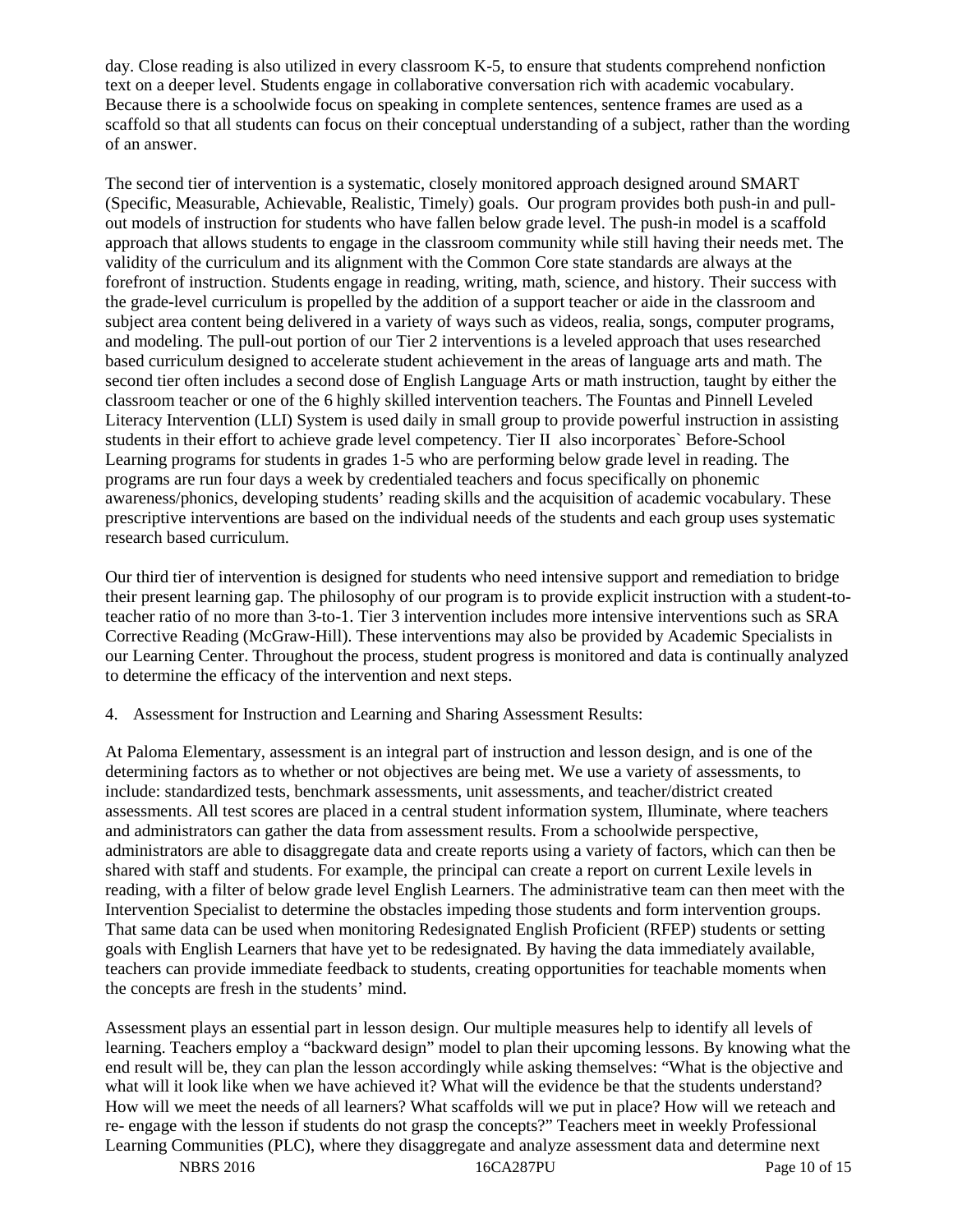steps of instruction. During PLC, teachers are able to discuss commonalities between classroom lessons and delineate "what worked" and "what didn't". It also affords grade level teams a time to interact with our Intervention Specialists and Academic Specialists (Special Education), to ensure that students in need of extra assistance are getting the support needed to access the curriculum. The Administrative team believes it is essential to provide grade level teams an opportunity to meet twice each semester to develop long-range plans, to enhance upcoming lessons, plan for needed scaffolds/interventions, and to analyze assessment data at a deeper level than can be accomplished at a PLC. Therefore, grade level teams are given release days twice a semester.

The students at Paloma have always excelled on standardized state testing and 2014-15 was no different. On the 2014-15 CAASPP, we exceeded the state averages in all areas and all subgroups. Paloma's overall average in math was 60%, while California's overall average was 33%. Paloma's overall average in English Language Arts was 69%, where the state overall average was 44%.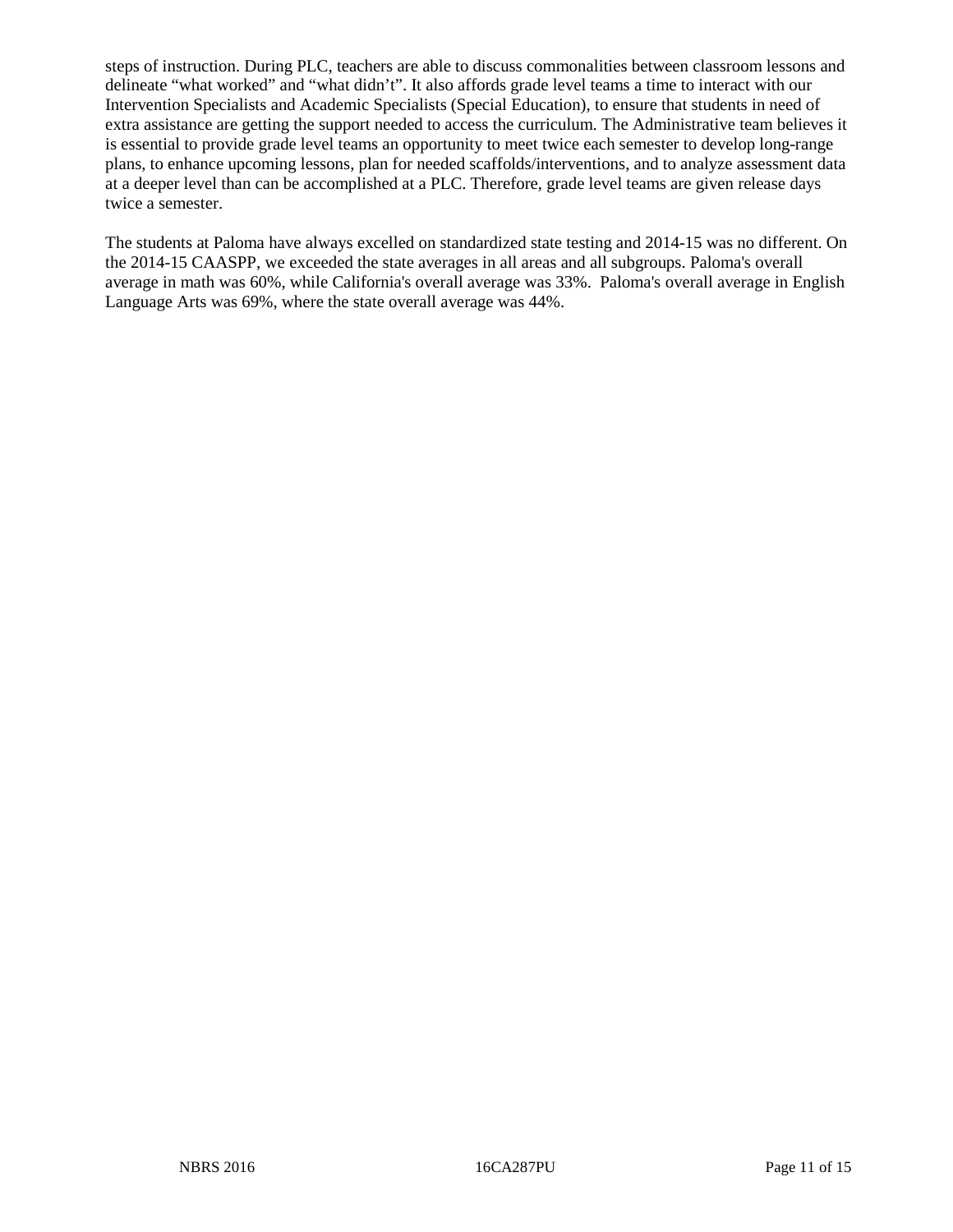### 1. School Climate/Culture:

The climate and culture of Paloma Elementary School is full of positivity and excitement. When people set foot on campus they remark on its tidiness and the respectfulness of our students. There are many systems in place to encourage and foster this behavior. Our school engages and motivates students using Positive Behavior Interventions and Supports (PBIS), a proactive approach that establishes the supports needed by students to achieve social, emotional and academic success.

Social growth is nurtured by affording students varied ways in which to interact with each other. Some students choose to be school leaders, while others choose to be classroom helpers. Student Council is one way in which students in grades 3 through 5 can utilize their leadership skills. As a member of student council, students plan events on campus and assist the administration at each bi-weekly flag salute assembly. Fifth grade students are eligible to participate in Safety Patrol, which aids our young pedestrians in traffic safety before and after school. We have created a Peer Buddy program in which general education students act as mentors and typical peer examples for our severely handicapped students. We have two important programs that are used to support our students' social and emotional growth on campus which are organized and taught by our school psychologist, social worker and speech and language pathologists. For those students needing support with social interactions and pragmatics, we have the Second Step curriculum. In Second Step, students learn to have empathy, manage emotions and solve problems that may arise in social situations. This program is utilized in small groups, as well as in classes. Zones of Regulation is a second program that fosters self-regulation and emotional control. Students are taught to recognize where they are at on an emotional scale, and are given tools to regulate their behavior and dissipate any negative feelings.

Our school culture is an environment where teachers feel valued and supported. The school year begins with a Welcome Back breakfast provided by the administration in conjunction with the first staff meeting which features a pictorial slideshow of the staff in their summer adventures. This allows the staff to get a glimpse into the personal lives of those with whom they share their day. Once a month throughout the year, teams prepare a breakfast for the staff. These gatherings help to foster personal connections and empathy amongst the staff. All staff members at Paloma know that they are valued and supported, not only as an educator, but as a person. To get to know each other a little better and have some fun, we have a Mystery Panther poster which displays interesting facts about a person. Throughout the week, staff members guess who is being described. Because the most important thing we can "give" the teachers is time, grade level and department teams are given four site-funded professional development days a year, which illustrates to the teachers that their administrators value teacher collaboration time.

2. Engaging Families and Community:

Our avenue to student success and school improvement at Paloma begins with our families. We take pride in creating a pathway together that begins on day one. Families are welcomed at the beginning of the year with a Meet- Your- Teacher event. Parents are encouraged to volunteer in classrooms and on campus throughout the year, as well as join our parent advisory committees: Parent Teacher Organization (PTO), English Learner Advisory Committee (ELAC), School Site Council (SSC), Local Control Accountability Plan (LCAP) Committee. Volunteers are recognized at a flag salute and at a Thank You Breakfast at the end of each year.

Throughout the year there are many opportunities for community members to become part of the Paloma family. Twice a month we hold school flag salute assemblies during which students are recognized for academic achievement, classrooms give presentations, and where we are able to enjoy student performances. The flag salutes are followed by "Coffee with the Principal" during which parents have a chance to interact with school administrators in a more casual setting. Our PTO helps raise funds to support our students' success and extracurricular activities, such as school Dine Outs at local restaurants and school dances. We welcome the entire community to our Halloween Spooktacular Carnival, Spring Festival and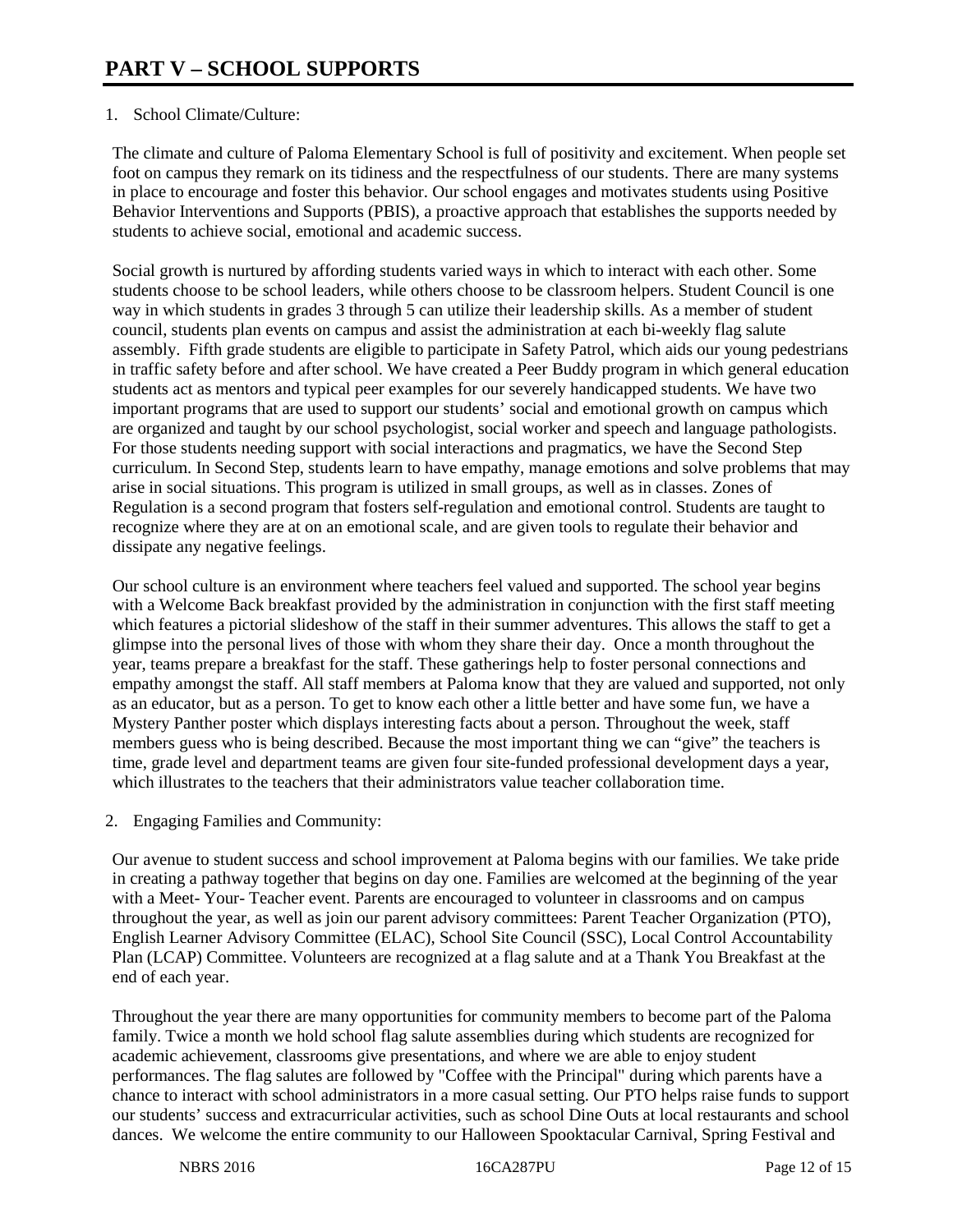Multicultural Fair. Paloma has a monthly literary theme, such as Read a T-shirt Month or Keep a Poem in Your Pocket month. Families are invited to celebrate literacy by joining the school in the annual Reading on the Green celebration.

To broaden our students' horizons, Paloma reaches out to the San Marcos community. We foster and maintain close partnerships with surrounding businesses, with Palomar Community College, CSUSM, and with our secondary schools. Throughout the year, middle and high school students visit Paloma to mentor our students and volunteer in classrooms and at school events. Not only do our fifth grade students get the opportunity to tour the middle schools before they attend in their sixth grade year, but the middle school science departments join us at flag salute to share exciting hands-on science presentations. Paloma Elementary believes in supporting families in need within our community. During the holidays, our families donate food, clothing, gift cards, and toys to help families that need assistance. Our Student Council and PTO work in tandem to create gift baskets which are shared with those families.

Teachers of Paloma support student success inside and out of the classroom. At Back- to -School- Night all parents are invited into the classrooms where teachers provide information about their instructional programs and explain the available supports that will be implemented to help students achieve their goals. In winter, an annual staff/parent versus fifth grade basketball game takes place. Oftentimes, Paloma staff members support students in their outside interests by attending their performances like the Youth Theater production of The Little Mermaid or a sporting event, like Youth Baseball. As part of the spring festival, silent auctions are held. A favorite item to bid on each year is Time with a Teacher/Administrator, where teachers and administrators volunteer their own time and money to engage with students outside the classroom. By the end of the year, all Paloma staff members have made lasting connections with our students. In spring, Open House is held, where parents are invited to campus to celebrate successes and students are able to showcase the work they have done throughout the year.

#### 3. Professional Development:

Professional Development plays an integral part in the continuing education of the staff at Paloma Elementary, the impact of which is seen each day in the academic success of our student body. This year our staff has been involved in approximately 41 hours of professional development including on-site and district opportunities. The SMUSD Professional Development Model builds capacity in both teachers and administrators. Professional development at the site level directly correlates to the district-wide PD that takes occurs on all campuses. By doing this, the whole of the district is concentrating on a common topic. Over the course of two years, all teachers and administrators new to the district take part in training which covers the Essential Elements of Instruction (EEI). EEI is a model of effective lesson design and instruction in which teachers create lessons with a targeted objective and specifically designed actions for their students to participate in as they demonstrate learning. Due to all certificated staff members in SMUSD having the same professional development in EEI, everyone who directly impacts students is able to speak a common language and share "best practices", not just at the site level but across the district.

At an administrative level, the principal and assistant principal attend monthly symposiums where they receive training which is focused on meeting student needs, as directed by student data and current research on learning. Those concepts are shared with the staff at monthly staff meetings. All professional development directly aligns with the conceptual understanding of Common Core State Standards. For example, the first standard in the Speaking and Listening section for each grade level focuses on students engaging in meaningful discussions, so the importance of collaborative conversations is a focus. All teachers have been trained in the new English Language Development (ELD) Standards so a common thread of verbal language occurs across campus. All students have access to Accountable Talk Tents which provide sentence frames for collaborative conversations. Our staff has created a speaking and listening rubric that aligns with our district report card so data can be constructed on each students' active engagement. As administrators engage within classrooms, they can monitor how well teachers integrate collaborative conversations within the curriculum and continue to support teachers as they continue to refine their teaching practices. Site teacher leaders were trained by Doug Fisher on rigorous reading and text dependent questioning. These teachers in turn provided staff development at our school so our campus once again speaks a common language. Another set of teacher leaders were trained on the district's Student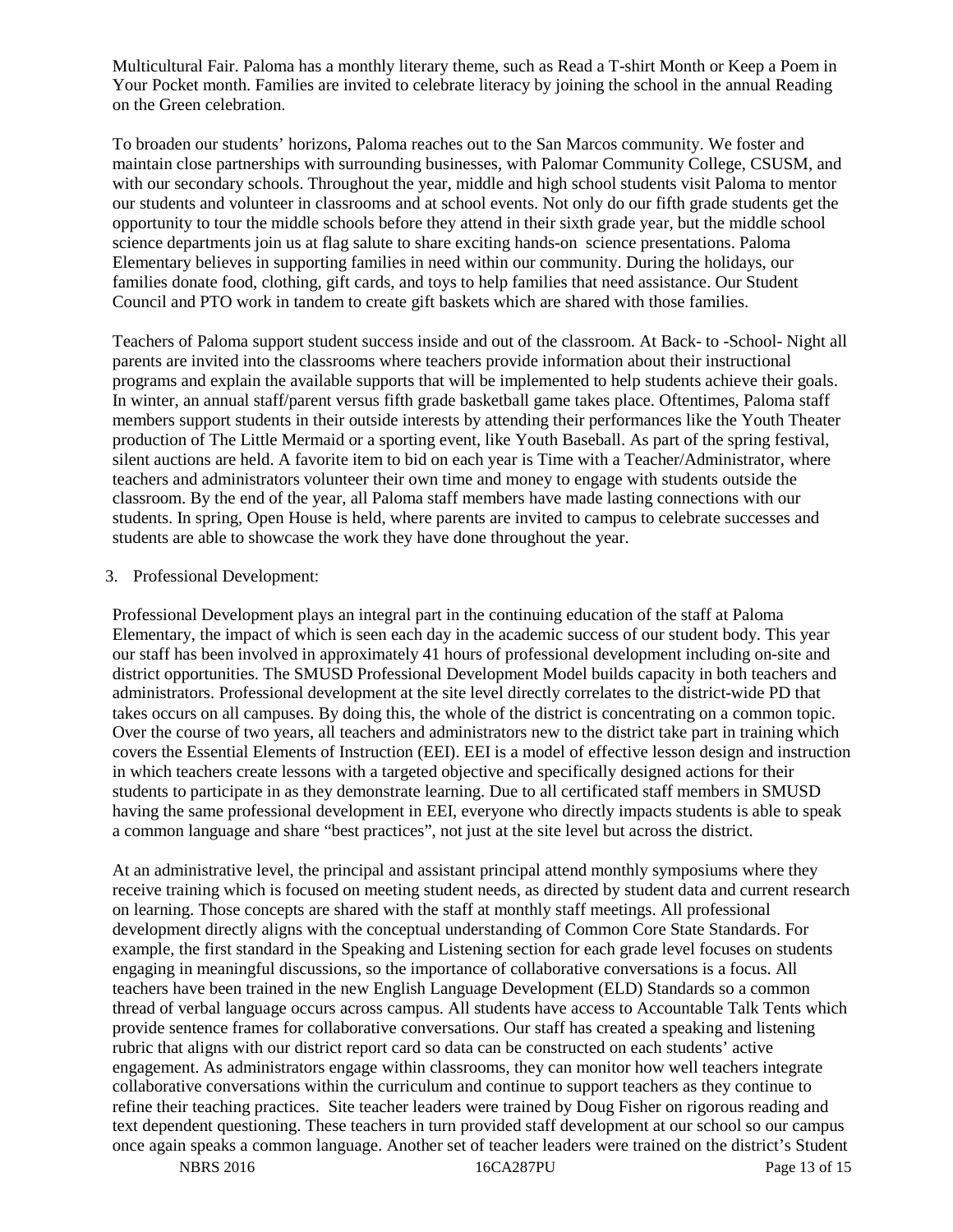Information System, Illuminate. These teachers have become our on-site experts and continuously train our staff in the production of online assessments for all areas of the curriculum. This system has allowed teachers to provide immediate feedback to students which results in amplified remediation or extension opportunities.

Professional Development in the area of math is lead by a Principal on Special Assignment (POSA) and four Teachers on Special Assignment (TOSA). Grade level teams meet with the POSA and TOSAs to unwrap the Common Core Math Standards, research and discuss the "best practices" in math instruction, and create plans for co-teaching upcoming units. Following those meetings, the TOSAs co-teach lessons with the teachers and analyze student outcomes. Teachers have also been provided ongoing professional development in how to conduct Math Talks. Through Math Talks, teachers provide students an opportunity for deeper understanding through communication. Students are given daily occasions to articulate and defend their ideas and analyze the reasoning of others. These conversations enable teachers to assess student knowledge through asking "good questions," and align instruction to ensure each student understands how to use math skills through thinking, talking, and doing.

#### 4. School Leadership:

At Paloma Elementary, it is the belief of the administration that all students have the capacity to learn, and that it is up to us, as educators, to ensure that they have all of the skills in place to be successful. It is the goal of the Principal to assist in the creation of an environment in which staff members feel valued and supported, and in which our students feel secure and safe to take academic risks in their pursuit of excellence. The administrative team, comprised of the Principal and Assistant Principal, serve as facilitators for the staff to ensure that they have the necessary tools to provide a quality education to every child, every day. Decisions which affect the entire staff are taken to the Leadership Team, which is comprised of grade level representatives, a representative from the Special Education Department, and a representative from the classified staff. The Leadership Team meets monthly to discuss professional development, curriculum, and site concerns. The Leadership Team also supports the administrative team in maintaining an environment that capitalizes on the strengths of all stakeholders and that fosters self-esteem and self efficacy. Teacher leaders, along with the principal and assistant principal, provide ongoing professional development throughout the year. The School Social Worker, School psychologist, and Speech and Language Pathologists provide social-emotional professional development throughout the year. The principal and assistant principal, with assistance from the Special Education department, provide professional development in the area of inclusion.

The principal, and all staff members, work in partnership with students, families and the community to ensure that each student acquires the knowledge, skills and core values necessary to achieve personal success and to enrich the community. Families are invited to twice-monthly flag salutes where we celebrate student success, both academic and behavioral. To encourage parent input, the principal holds a coffee chat after each flag salute where parents are encouraged to share ideas, celebrations, and concerns. The school leadership philosophy ensures that at Paloma: students demonstrate respect and responsibility while putting forth their best effort toward their educational learning experience; that teachers and staff set and implement standards-based learning goals and monitor results in order to differentiate instruction to meet the individual needs of all learners; and that parents partner with the school to enhance their child's academic growth and strength of character.